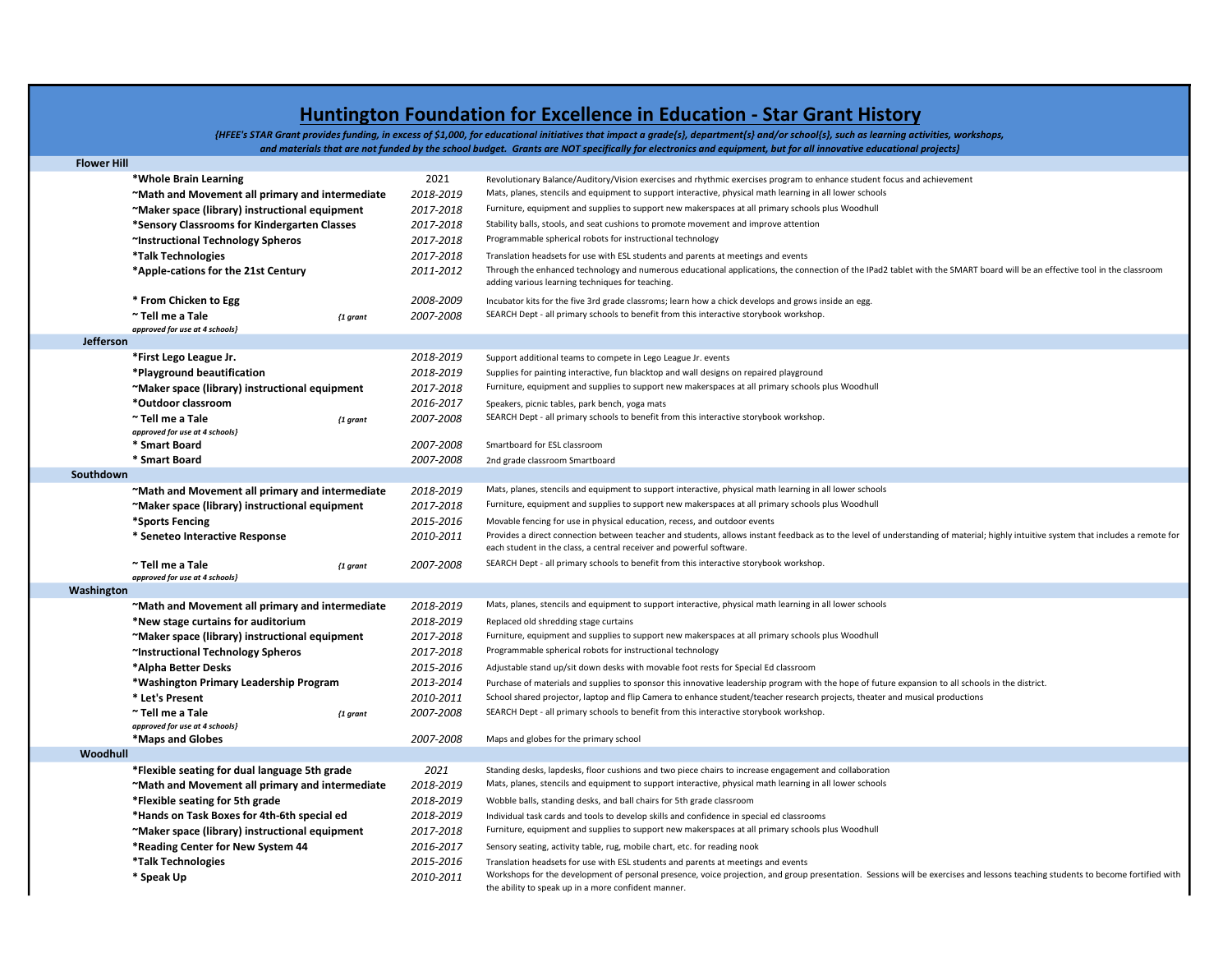| 2021<br>*Figurative Language Development<br>Cards, games and illustrations to help delayed speech and ESL students in the speech program comprehend English language idioms and expressions<br>2021<br>*Health thru Heart Rate Tech<br>IHT Spirit System to monitor individual stress response and physiological measurements to assist special needs students in managing their physical and mental health<br>Mats, planes, stencils and equipment to support interactive, physical math learning in all lower schools<br>"Math and Movement all primary and intermediate<br>2018-2019<br>2018-2019<br>*Talk Technologies<br>Translation headsets for use with ESL students and parents at meetings and events<br>*5th grade Move, Pedal, Achieve<br>2017-2018<br>Table top and standing desks, pedal desks for all 5th grade classrooms<br>2015-2016<br>*Body Systems<br>Lifesize plastic skeletal models with removable parts and anatomy models<br>*Eco-Pond System<br>2013-2014<br>Purchase and installaion of Eco-pond at Jack Abrams. The pond will allow students to participate and maintain this active fish pond and eco-system.<br>* Smart Board<br>2007-2008<br><b>Finley</b><br>2021<br>*Comp Int Manuf/Proto Lab<br>State of the art prototyping equipment for use in the tech classes at Finley<br>*Sound system for audiorium<br>2016-2017<br>Sound equipment and microphones for use by theatre arts, musicians, presentations<br>*Ukulele Enrichment Club<br>2016-2017<br>Audio system and upgraded instruments<br>*Quadcopters<br>2015-2016<br>Drone for use in Technology class curriculum<br>*21st Century STEM Innovative Center<br>2013-2014<br>Purchase of technology equipment to be used in the growing STEM program at Finley Middle School. This program includes use of robotics and design.<br>*Connect with Tech<br>2012-2013<br>Ipad to be utilized in peer group settings to enhance middle school student's social learning through a multi-media approach<br><b>HHS</b><br>2021<br>*Video Broadcasting-Tricaster<br>Equipment to support new Video Broadcasting curriculum at the high school<br>*Life Skills Extreme Makeover<br>2018-2019<br>Replaced old, broken appliance in life skills classroom at High School so that students can learn basic, cooking, cleaning and safety skills<br>2017-2018<br>*Greenhouse repair for Science Research Classes<br>repair and replace parts to increase functionality of greenhouse to be used by science research classes<br>*Green Bin Project (schoolwide)<br>2017-2018<br>Recycling program supplies for all classrooms<br>*Virtual Enterprise Classroom Large Format printer<br>2017-2018<br>Large printer and supplies for new class in Virtual Enterprise. Can create large signs and banners. Also to be used by Science Research class.<br>*CNC Milling Machine<br>2016-2017<br>High tech equipment for Robotics and Engineering room<br>*Sound Equipment for auditorium<br>2016-2017<br>New sound system and microphones for high school music and theatre arts use<br>*Stereoscopes for 3D investigation<br>2016-2017<br>60 new stereoscopes for use in science classrooms<br>*AP Capstone Class technology enhancement<br>2016-2017<br>Video camera and accessories for new English AP capstone class<br>*Choral attire for Huntington Choir<br>2016-2017<br>New robes for choir<br>*Digital Microscopes<br>2015-2016<br>8 microscopes for use in Living Environment and Environmental Science classrooms<br>*Talk Technologies<br>2015-2016<br>Translation headsets for use by Guidance throughout the district<br>2015-2016<br>*Headphones for Rosetta Stone<br>30 software licenses and headsets for new English speaking students<br>*Remote Telepresence Robot<br>2015-2016<br>Device to allow home-bound student participate in classrooms through a robotic presence<br>*Digital Fabrication<br>2015-2016<br>Machine for new Robotics and Engineering classroom<br>2015-2016<br>*Newsela Pro<br>Subscription to website non-fiction article database which differentiates text based on reading/grade level<br>*Washington Primary Leadership Program<br>2013-2014<br>Purchase of materials and supplies to sponsor this innovative leadership program with the hope of future expansion to all schools in the district.<br>*Eco-Pond System<br>2013-2014<br>Purchase and installaion of Eco-pond at Jack Abrams. The pond will allow students to participate and maintain this active fish pond and eco-system.<br>*21st Century STEM Innovative Center<br>2013-2014<br>Purchase of technology equipment to be used in the growing STEM program at Finley Middle School. This program includes use of robotics and design.<br>*Improving Athletic Scholarships<br>2012-2013<br>Contributed funds to assist with the purchase of a new Rower machine for the Crew team.<br>*Hydration Water Filling Station<br>2012-2013<br>Purchase of a Hydration station provides a convenient, sustainable aternative to bottled water, filling up reusable containers.<br>*iMac for the Photo Lab<br>2012-2013<br>Allows students extra lab time to work on projects, assigned and unassigned, & supports the curriculum for Advanced Photo lab & AP-2d<br>*Marching Band Instrument Trailer<br>2012-2013<br>Partial contribution made to assist with the purchase of a new Trailer for the Marching Band Instruments.<br>2011-2012<br>* Cell Culture Lab<br>Constructed a small lab at back of the science research classroom where students can perform experiments with cell culture.<br>* Apple itouch<br>2010-2011<br>Purchase of 30 Apple Ipod Touch data devices and an Imac Computer used to provide a platform for a multitude of educational programs & tools for both the English and Science<br>classrooms.<br>* View the World in HD<br>2010-2011<br>A high-end video camera to help students execute/enhance school wide projects, filming of newscast and other school video projects.<br>2008-2009<br>* 21st Century Electives<br>Funded 1/3rd of total cost for 18 Imacs for the Video department.<br>2008-2009<br>* Portable Computer<br>Portable computer for college advisor<br>* Local History Digital Preservation<br>2008-2009<br>Imac for A/P history class<br>* Renovation of Weight Room<br>2008-2009<br>Funded a portion of the overall grant. Primarily funded by the Booster Club.<br>* Crew Team<br>2008-2009<br>Monies towards a trailer needed by the Crew Team<br>* Portable Computer<br>2007-2008<br>Portable computer for special ed speech department<br>* Printmaking<br>2007-2008<br>Print making for the Art Department<br>* Lifeskills<br>2007-2008<br>Kitchen for special ed classroom | <b>Jack Abrams</b> |  |  |
|-------------------------------------------------------------------------------------------------------------------------------------------------------------------------------------------------------------------------------------------------------------------------------------------------------------------------------------------------------------------------------------------------------------------------------------------------------------------------------------------------------------------------------------------------------------------------------------------------------------------------------------------------------------------------------------------------------------------------------------------------------------------------------------------------------------------------------------------------------------------------------------------------------------------------------------------------------------------------------------------------------------------------------------------------------------------------------------------------------------------------------------------------------------------------------------------------------------------------------------------------------------------------------------------------------------------------------------------------------------------------------------------------------------------------------------------------------------------------------------------------------------------------------------------------------------------------------------------------------------------------------------------------------------------------------------------------------------------------------------------------------------------------------------------------------------------------------------------------------------------------------------------------------------------------------------------------------------------------------------------------------------------------------------------------------------------------------------------------------------------------------------------------------------------------------------------------------------------------------------------------------------------------------------------------------------------------------------------------------------------------------------------------------------------------------------------------------------------------------------------------------------------------------------------------------------------------------------------------------------------------------------------------------------------------------------------------------------------------------------------------------------------------------------------------------------------------------------------------------------------------------------------------------------------------------------------------------------------------------------------------------------------------------------------------------------------------------------------------------------------------------------------------------------------------------------------------------------------------------------------------------------------------------------------------------------------------------------------------------------------------------------------------------------------------------------------------------------------------------------------------------------------------------------------------------------------------------------------------------------------------------------------------------------------------------------------------------------------------------------------------------------------------------------------------------------------------------------------------------------------------------------------------------------------------------------------------------------------------------------------------------------------------------------------------------------------------------------------------------------------------------------------------------------------------------------------------------------------------------------------------------------------------------------------------------------------------------------------------------------------------------------------------------------------------------------------------------------------------------------------------------------------------------------------------------------------------------------------------------------------------------------------------------------------------------------------------------------------------------------------------------------------------------------------------------------------------------------------------------------------------------------------------------------------------------------------------------------------------------------------------------------------------------------------------------------------------------------------------------------------------------------------------------------------------------------------------------------------------------------------------------------------------------------------------------------------------------------------------------------------------------------------------------------------------------------------------------------------------------------------------------------------------------------------------------------------------------------------------------------------------------------------------------------------------------------------------------------------------------------------------------------------------------------------------------------------------------------------------------------------------------------------------------------------------------------------------------------------------------------------------------------------------------------------------------------------------------------------------------------------------------------------------------------------------------------------------------------------------------------------------------------------------------------------------------------------------------------------------------------------------------------------------------------------------------------------------------------------------------------------------------------------------------------------------------------------------------------------------------------------------------------------------------------------------------------------------------------------------|--------------------|--|--|
|                                                                                                                                                                                                                                                                                                                                                                                                                                                                                                                                                                                                                                                                                                                                                                                                                                                                                                                                                                                                                                                                                                                                                                                                                                                                                                                                                                                                                                                                                                                                                                                                                                                                                                                                                                                                                                                                                                                                                                                                                                                                                                                                                                                                                                                                                                                                                                                                                                                                                                                                                                                                                                                                                                                                                                                                                                                                                                                                                                                                                                                                                                                                                                                                                                                                                                                                                                                                                                                                                                                                                                                                                                                                                                                                                                                                                                                                                                                                                                                                                                                                                                                                                                                                                                                                                                                                                                                                                                                                                                                                                                                                                                                                                                                                                                                                                                                                                                                                                                                                                                                                                                                                                                                                                                                                                                                                                                                                                                                                                                                                                                                                                                                                                                                                                                                                                                                                                                                                                                                                                                                                                                                                                                                                                                                                                                                                                                                                                                                                                                                                                                                                                                                                                                                         |                    |  |  |
|                                                                                                                                                                                                                                                                                                                                                                                                                                                                                                                                                                                                                                                                                                                                                                                                                                                                                                                                                                                                                                                                                                                                                                                                                                                                                                                                                                                                                                                                                                                                                                                                                                                                                                                                                                                                                                                                                                                                                                                                                                                                                                                                                                                                                                                                                                                                                                                                                                                                                                                                                                                                                                                                                                                                                                                                                                                                                                                                                                                                                                                                                                                                                                                                                                                                                                                                                                                                                                                                                                                                                                                                                                                                                                                                                                                                                                                                                                                                                                                                                                                                                                                                                                                                                                                                                                                                                                                                                                                                                                                                                                                                                                                                                                                                                                                                                                                                                                                                                                                                                                                                                                                                                                                                                                                                                                                                                                                                                                                                                                                                                                                                                                                                                                                                                                                                                                                                                                                                                                                                                                                                                                                                                                                                                                                                                                                                                                                                                                                                                                                                                                                                                                                                                                                         |                    |  |  |
|                                                                                                                                                                                                                                                                                                                                                                                                                                                                                                                                                                                                                                                                                                                                                                                                                                                                                                                                                                                                                                                                                                                                                                                                                                                                                                                                                                                                                                                                                                                                                                                                                                                                                                                                                                                                                                                                                                                                                                                                                                                                                                                                                                                                                                                                                                                                                                                                                                                                                                                                                                                                                                                                                                                                                                                                                                                                                                                                                                                                                                                                                                                                                                                                                                                                                                                                                                                                                                                                                                                                                                                                                                                                                                                                                                                                                                                                                                                                                                                                                                                                                                                                                                                                                                                                                                                                                                                                                                                                                                                                                                                                                                                                                                                                                                                                                                                                                                                                                                                                                                                                                                                                                                                                                                                                                                                                                                                                                                                                                                                                                                                                                                                                                                                                                                                                                                                                                                                                                                                                                                                                                                                                                                                                                                                                                                                                                                                                                                                                                                                                                                                                                                                                                                                         |                    |  |  |
|                                                                                                                                                                                                                                                                                                                                                                                                                                                                                                                                                                                                                                                                                                                                                                                                                                                                                                                                                                                                                                                                                                                                                                                                                                                                                                                                                                                                                                                                                                                                                                                                                                                                                                                                                                                                                                                                                                                                                                                                                                                                                                                                                                                                                                                                                                                                                                                                                                                                                                                                                                                                                                                                                                                                                                                                                                                                                                                                                                                                                                                                                                                                                                                                                                                                                                                                                                                                                                                                                                                                                                                                                                                                                                                                                                                                                                                                                                                                                                                                                                                                                                                                                                                                                                                                                                                                                                                                                                                                                                                                                                                                                                                                                                                                                                                                                                                                                                                                                                                                                                                                                                                                                                                                                                                                                                                                                                                                                                                                                                                                                                                                                                                                                                                                                                                                                                                                                                                                                                                                                                                                                                                                                                                                                                                                                                                                                                                                                                                                                                                                                                                                                                                                                                                         |                    |  |  |
|                                                                                                                                                                                                                                                                                                                                                                                                                                                                                                                                                                                                                                                                                                                                                                                                                                                                                                                                                                                                                                                                                                                                                                                                                                                                                                                                                                                                                                                                                                                                                                                                                                                                                                                                                                                                                                                                                                                                                                                                                                                                                                                                                                                                                                                                                                                                                                                                                                                                                                                                                                                                                                                                                                                                                                                                                                                                                                                                                                                                                                                                                                                                                                                                                                                                                                                                                                                                                                                                                                                                                                                                                                                                                                                                                                                                                                                                                                                                                                                                                                                                                                                                                                                                                                                                                                                                                                                                                                                                                                                                                                                                                                                                                                                                                                                                                                                                                                                                                                                                                                                                                                                                                                                                                                                                                                                                                                                                                                                                                                                                                                                                                                                                                                                                                                                                                                                                                                                                                                                                                                                                                                                                                                                                                                                                                                                                                                                                                                                                                                                                                                                                                                                                                                                         |                    |  |  |
|                                                                                                                                                                                                                                                                                                                                                                                                                                                                                                                                                                                                                                                                                                                                                                                                                                                                                                                                                                                                                                                                                                                                                                                                                                                                                                                                                                                                                                                                                                                                                                                                                                                                                                                                                                                                                                                                                                                                                                                                                                                                                                                                                                                                                                                                                                                                                                                                                                                                                                                                                                                                                                                                                                                                                                                                                                                                                                                                                                                                                                                                                                                                                                                                                                                                                                                                                                                                                                                                                                                                                                                                                                                                                                                                                                                                                                                                                                                                                                                                                                                                                                                                                                                                                                                                                                                                                                                                                                                                                                                                                                                                                                                                                                                                                                                                                                                                                                                                                                                                                                                                                                                                                                                                                                                                                                                                                                                                                                                                                                                                                                                                                                                                                                                                                                                                                                                                                                                                                                                                                                                                                                                                                                                                                                                                                                                                                                                                                                                                                                                                                                                                                                                                                                                         |                    |  |  |
|                                                                                                                                                                                                                                                                                                                                                                                                                                                                                                                                                                                                                                                                                                                                                                                                                                                                                                                                                                                                                                                                                                                                                                                                                                                                                                                                                                                                                                                                                                                                                                                                                                                                                                                                                                                                                                                                                                                                                                                                                                                                                                                                                                                                                                                                                                                                                                                                                                                                                                                                                                                                                                                                                                                                                                                                                                                                                                                                                                                                                                                                                                                                                                                                                                                                                                                                                                                                                                                                                                                                                                                                                                                                                                                                                                                                                                                                                                                                                                                                                                                                                                                                                                                                                                                                                                                                                                                                                                                                                                                                                                                                                                                                                                                                                                                                                                                                                                                                                                                                                                                                                                                                                                                                                                                                                                                                                                                                                                                                                                                                                                                                                                                                                                                                                                                                                                                                                                                                                                                                                                                                                                                                                                                                                                                                                                                                                                                                                                                                                                                                                                                                                                                                                                                         |                    |  |  |
|                                                                                                                                                                                                                                                                                                                                                                                                                                                                                                                                                                                                                                                                                                                                                                                                                                                                                                                                                                                                                                                                                                                                                                                                                                                                                                                                                                                                                                                                                                                                                                                                                                                                                                                                                                                                                                                                                                                                                                                                                                                                                                                                                                                                                                                                                                                                                                                                                                                                                                                                                                                                                                                                                                                                                                                                                                                                                                                                                                                                                                                                                                                                                                                                                                                                                                                                                                                                                                                                                                                                                                                                                                                                                                                                                                                                                                                                                                                                                                                                                                                                                                                                                                                                                                                                                                                                                                                                                                                                                                                                                                                                                                                                                                                                                                                                                                                                                                                                                                                                                                                                                                                                                                                                                                                                                                                                                                                                                                                                                                                                                                                                                                                                                                                                                                                                                                                                                                                                                                                                                                                                                                                                                                                                                                                                                                                                                                                                                                                                                                                                                                                                                                                                                                                         |                    |  |  |
|                                                                                                                                                                                                                                                                                                                                                                                                                                                                                                                                                                                                                                                                                                                                                                                                                                                                                                                                                                                                                                                                                                                                                                                                                                                                                                                                                                                                                                                                                                                                                                                                                                                                                                                                                                                                                                                                                                                                                                                                                                                                                                                                                                                                                                                                                                                                                                                                                                                                                                                                                                                                                                                                                                                                                                                                                                                                                                                                                                                                                                                                                                                                                                                                                                                                                                                                                                                                                                                                                                                                                                                                                                                                                                                                                                                                                                                                                                                                                                                                                                                                                                                                                                                                                                                                                                                                                                                                                                                                                                                                                                                                                                                                                                                                                                                                                                                                                                                                                                                                                                                                                                                                                                                                                                                                                                                                                                                                                                                                                                                                                                                                                                                                                                                                                                                                                                                                                                                                                                                                                                                                                                                                                                                                                                                                                                                                                                                                                                                                                                                                                                                                                                                                                                                         |                    |  |  |
|                                                                                                                                                                                                                                                                                                                                                                                                                                                                                                                                                                                                                                                                                                                                                                                                                                                                                                                                                                                                                                                                                                                                                                                                                                                                                                                                                                                                                                                                                                                                                                                                                                                                                                                                                                                                                                                                                                                                                                                                                                                                                                                                                                                                                                                                                                                                                                                                                                                                                                                                                                                                                                                                                                                                                                                                                                                                                                                                                                                                                                                                                                                                                                                                                                                                                                                                                                                                                                                                                                                                                                                                                                                                                                                                                                                                                                                                                                                                                                                                                                                                                                                                                                                                                                                                                                                                                                                                                                                                                                                                                                                                                                                                                                                                                                                                                                                                                                                                                                                                                                                                                                                                                                                                                                                                                                                                                                                                                                                                                                                                                                                                                                                                                                                                                                                                                                                                                                                                                                                                                                                                                                                                                                                                                                                                                                                                                                                                                                                                                                                                                                                                                                                                                                                         |                    |  |  |
|                                                                                                                                                                                                                                                                                                                                                                                                                                                                                                                                                                                                                                                                                                                                                                                                                                                                                                                                                                                                                                                                                                                                                                                                                                                                                                                                                                                                                                                                                                                                                                                                                                                                                                                                                                                                                                                                                                                                                                                                                                                                                                                                                                                                                                                                                                                                                                                                                                                                                                                                                                                                                                                                                                                                                                                                                                                                                                                                                                                                                                                                                                                                                                                                                                                                                                                                                                                                                                                                                                                                                                                                                                                                                                                                                                                                                                                                                                                                                                                                                                                                                                                                                                                                                                                                                                                                                                                                                                                                                                                                                                                                                                                                                                                                                                                                                                                                                                                                                                                                                                                                                                                                                                                                                                                                                                                                                                                                                                                                                                                                                                                                                                                                                                                                                                                                                                                                                                                                                                                                                                                                                                                                                                                                                                                                                                                                                                                                                                                                                                                                                                                                                                                                                                                         |                    |  |  |
|                                                                                                                                                                                                                                                                                                                                                                                                                                                                                                                                                                                                                                                                                                                                                                                                                                                                                                                                                                                                                                                                                                                                                                                                                                                                                                                                                                                                                                                                                                                                                                                                                                                                                                                                                                                                                                                                                                                                                                                                                                                                                                                                                                                                                                                                                                                                                                                                                                                                                                                                                                                                                                                                                                                                                                                                                                                                                                                                                                                                                                                                                                                                                                                                                                                                                                                                                                                                                                                                                                                                                                                                                                                                                                                                                                                                                                                                                                                                                                                                                                                                                                                                                                                                                                                                                                                                                                                                                                                                                                                                                                                                                                                                                                                                                                                                                                                                                                                                                                                                                                                                                                                                                                                                                                                                                                                                                                                                                                                                                                                                                                                                                                                                                                                                                                                                                                                                                                                                                                                                                                                                                                                                                                                                                                                                                                                                                                                                                                                                                                                                                                                                                                                                                                                         |                    |  |  |
|                                                                                                                                                                                                                                                                                                                                                                                                                                                                                                                                                                                                                                                                                                                                                                                                                                                                                                                                                                                                                                                                                                                                                                                                                                                                                                                                                                                                                                                                                                                                                                                                                                                                                                                                                                                                                                                                                                                                                                                                                                                                                                                                                                                                                                                                                                                                                                                                                                                                                                                                                                                                                                                                                                                                                                                                                                                                                                                                                                                                                                                                                                                                                                                                                                                                                                                                                                                                                                                                                                                                                                                                                                                                                                                                                                                                                                                                                                                                                                                                                                                                                                                                                                                                                                                                                                                                                                                                                                                                                                                                                                                                                                                                                                                                                                                                                                                                                                                                                                                                                                                                                                                                                                                                                                                                                                                                                                                                                                                                                                                                                                                                                                                                                                                                                                                                                                                                                                                                                                                                                                                                                                                                                                                                                                                                                                                                                                                                                                                                                                                                                                                                                                                                                                                         |                    |  |  |
|                                                                                                                                                                                                                                                                                                                                                                                                                                                                                                                                                                                                                                                                                                                                                                                                                                                                                                                                                                                                                                                                                                                                                                                                                                                                                                                                                                                                                                                                                                                                                                                                                                                                                                                                                                                                                                                                                                                                                                                                                                                                                                                                                                                                                                                                                                                                                                                                                                                                                                                                                                                                                                                                                                                                                                                                                                                                                                                                                                                                                                                                                                                                                                                                                                                                                                                                                                                                                                                                                                                                                                                                                                                                                                                                                                                                                                                                                                                                                                                                                                                                                                                                                                                                                                                                                                                                                                                                                                                                                                                                                                                                                                                                                                                                                                                                                                                                                                                                                                                                                                                                                                                                                                                                                                                                                                                                                                                                                                                                                                                                                                                                                                                                                                                                                                                                                                                                                                                                                                                                                                                                                                                                                                                                                                                                                                                                                                                                                                                                                                                                                                                                                                                                                                                         |                    |  |  |
|                                                                                                                                                                                                                                                                                                                                                                                                                                                                                                                                                                                                                                                                                                                                                                                                                                                                                                                                                                                                                                                                                                                                                                                                                                                                                                                                                                                                                                                                                                                                                                                                                                                                                                                                                                                                                                                                                                                                                                                                                                                                                                                                                                                                                                                                                                                                                                                                                                                                                                                                                                                                                                                                                                                                                                                                                                                                                                                                                                                                                                                                                                                                                                                                                                                                                                                                                                                                                                                                                                                                                                                                                                                                                                                                                                                                                                                                                                                                                                                                                                                                                                                                                                                                                                                                                                                                                                                                                                                                                                                                                                                                                                                                                                                                                                                                                                                                                                                                                                                                                                                                                                                                                                                                                                                                                                                                                                                                                                                                                                                                                                                                                                                                                                                                                                                                                                                                                                                                                                                                                                                                                                                                                                                                                                                                                                                                                                                                                                                                                                                                                                                                                                                                                                                         |                    |  |  |
|                                                                                                                                                                                                                                                                                                                                                                                                                                                                                                                                                                                                                                                                                                                                                                                                                                                                                                                                                                                                                                                                                                                                                                                                                                                                                                                                                                                                                                                                                                                                                                                                                                                                                                                                                                                                                                                                                                                                                                                                                                                                                                                                                                                                                                                                                                                                                                                                                                                                                                                                                                                                                                                                                                                                                                                                                                                                                                                                                                                                                                                                                                                                                                                                                                                                                                                                                                                                                                                                                                                                                                                                                                                                                                                                                                                                                                                                                                                                                                                                                                                                                                                                                                                                                                                                                                                                                                                                                                                                                                                                                                                                                                                                                                                                                                                                                                                                                                                                                                                                                                                                                                                                                                                                                                                                                                                                                                                                                                                                                                                                                                                                                                                                                                                                                                                                                                                                                                                                                                                                                                                                                                                                                                                                                                                                                                                                                                                                                                                                                                                                                                                                                                                                                                                         |                    |  |  |
|                                                                                                                                                                                                                                                                                                                                                                                                                                                                                                                                                                                                                                                                                                                                                                                                                                                                                                                                                                                                                                                                                                                                                                                                                                                                                                                                                                                                                                                                                                                                                                                                                                                                                                                                                                                                                                                                                                                                                                                                                                                                                                                                                                                                                                                                                                                                                                                                                                                                                                                                                                                                                                                                                                                                                                                                                                                                                                                                                                                                                                                                                                                                                                                                                                                                                                                                                                                                                                                                                                                                                                                                                                                                                                                                                                                                                                                                                                                                                                                                                                                                                                                                                                                                                                                                                                                                                                                                                                                                                                                                                                                                                                                                                                                                                                                                                                                                                                                                                                                                                                                                                                                                                                                                                                                                                                                                                                                                                                                                                                                                                                                                                                                                                                                                                                                                                                                                                                                                                                                                                                                                                                                                                                                                                                                                                                                                                                                                                                                                                                                                                                                                                                                                                                                         |                    |  |  |
|                                                                                                                                                                                                                                                                                                                                                                                                                                                                                                                                                                                                                                                                                                                                                                                                                                                                                                                                                                                                                                                                                                                                                                                                                                                                                                                                                                                                                                                                                                                                                                                                                                                                                                                                                                                                                                                                                                                                                                                                                                                                                                                                                                                                                                                                                                                                                                                                                                                                                                                                                                                                                                                                                                                                                                                                                                                                                                                                                                                                                                                                                                                                                                                                                                                                                                                                                                                                                                                                                                                                                                                                                                                                                                                                                                                                                                                                                                                                                                                                                                                                                                                                                                                                                                                                                                                                                                                                                                                                                                                                                                                                                                                                                                                                                                                                                                                                                                                                                                                                                                                                                                                                                                                                                                                                                                                                                                                                                                                                                                                                                                                                                                                                                                                                                                                                                                                                                                                                                                                                                                                                                                                                                                                                                                                                                                                                                                                                                                                                                                                                                                                                                                                                                                                         |                    |  |  |
|                                                                                                                                                                                                                                                                                                                                                                                                                                                                                                                                                                                                                                                                                                                                                                                                                                                                                                                                                                                                                                                                                                                                                                                                                                                                                                                                                                                                                                                                                                                                                                                                                                                                                                                                                                                                                                                                                                                                                                                                                                                                                                                                                                                                                                                                                                                                                                                                                                                                                                                                                                                                                                                                                                                                                                                                                                                                                                                                                                                                                                                                                                                                                                                                                                                                                                                                                                                                                                                                                                                                                                                                                                                                                                                                                                                                                                                                                                                                                                                                                                                                                                                                                                                                                                                                                                                                                                                                                                                                                                                                                                                                                                                                                                                                                                                                                                                                                                                                                                                                                                                                                                                                                                                                                                                                                                                                                                                                                                                                                                                                                                                                                                                                                                                                                                                                                                                                                                                                                                                                                                                                                                                                                                                                                                                                                                                                                                                                                                                                                                                                                                                                                                                                                                                         |                    |  |  |
|                                                                                                                                                                                                                                                                                                                                                                                                                                                                                                                                                                                                                                                                                                                                                                                                                                                                                                                                                                                                                                                                                                                                                                                                                                                                                                                                                                                                                                                                                                                                                                                                                                                                                                                                                                                                                                                                                                                                                                                                                                                                                                                                                                                                                                                                                                                                                                                                                                                                                                                                                                                                                                                                                                                                                                                                                                                                                                                                                                                                                                                                                                                                                                                                                                                                                                                                                                                                                                                                                                                                                                                                                                                                                                                                                                                                                                                                                                                                                                                                                                                                                                                                                                                                                                                                                                                                                                                                                                                                                                                                                                                                                                                                                                                                                                                                                                                                                                                                                                                                                                                                                                                                                                                                                                                                                                                                                                                                                                                                                                                                                                                                                                                                                                                                                                                                                                                                                                                                                                                                                                                                                                                                                                                                                                                                                                                                                                                                                                                                                                                                                                                                                                                                                                                         |                    |  |  |
|                                                                                                                                                                                                                                                                                                                                                                                                                                                                                                                                                                                                                                                                                                                                                                                                                                                                                                                                                                                                                                                                                                                                                                                                                                                                                                                                                                                                                                                                                                                                                                                                                                                                                                                                                                                                                                                                                                                                                                                                                                                                                                                                                                                                                                                                                                                                                                                                                                                                                                                                                                                                                                                                                                                                                                                                                                                                                                                                                                                                                                                                                                                                                                                                                                                                                                                                                                                                                                                                                                                                                                                                                                                                                                                                                                                                                                                                                                                                                                                                                                                                                                                                                                                                                                                                                                                                                                                                                                                                                                                                                                                                                                                                                                                                                                                                                                                                                                                                                                                                                                                                                                                                                                                                                                                                                                                                                                                                                                                                                                                                                                                                                                                                                                                                                                                                                                                                                                                                                                                                                                                                                                                                                                                                                                                                                                                                                                                                                                                                                                                                                                                                                                                                                                                         |                    |  |  |
|                                                                                                                                                                                                                                                                                                                                                                                                                                                                                                                                                                                                                                                                                                                                                                                                                                                                                                                                                                                                                                                                                                                                                                                                                                                                                                                                                                                                                                                                                                                                                                                                                                                                                                                                                                                                                                                                                                                                                                                                                                                                                                                                                                                                                                                                                                                                                                                                                                                                                                                                                                                                                                                                                                                                                                                                                                                                                                                                                                                                                                                                                                                                                                                                                                                                                                                                                                                                                                                                                                                                                                                                                                                                                                                                                                                                                                                                                                                                                                                                                                                                                                                                                                                                                                                                                                                                                                                                                                                                                                                                                                                                                                                                                                                                                                                                                                                                                                                                                                                                                                                                                                                                                                                                                                                                                                                                                                                                                                                                                                                                                                                                                                                                                                                                                                                                                                                                                                                                                                                                                                                                                                                                                                                                                                                                                                                                                                                                                                                                                                                                                                                                                                                                                                                         |                    |  |  |
|                                                                                                                                                                                                                                                                                                                                                                                                                                                                                                                                                                                                                                                                                                                                                                                                                                                                                                                                                                                                                                                                                                                                                                                                                                                                                                                                                                                                                                                                                                                                                                                                                                                                                                                                                                                                                                                                                                                                                                                                                                                                                                                                                                                                                                                                                                                                                                                                                                                                                                                                                                                                                                                                                                                                                                                                                                                                                                                                                                                                                                                                                                                                                                                                                                                                                                                                                                                                                                                                                                                                                                                                                                                                                                                                                                                                                                                                                                                                                                                                                                                                                                                                                                                                                                                                                                                                                                                                                                                                                                                                                                                                                                                                                                                                                                                                                                                                                                                                                                                                                                                                                                                                                                                                                                                                                                                                                                                                                                                                                                                                                                                                                                                                                                                                                                                                                                                                                                                                                                                                                                                                                                                                                                                                                                                                                                                                                                                                                                                                                                                                                                                                                                                                                                                         |                    |  |  |
|                                                                                                                                                                                                                                                                                                                                                                                                                                                                                                                                                                                                                                                                                                                                                                                                                                                                                                                                                                                                                                                                                                                                                                                                                                                                                                                                                                                                                                                                                                                                                                                                                                                                                                                                                                                                                                                                                                                                                                                                                                                                                                                                                                                                                                                                                                                                                                                                                                                                                                                                                                                                                                                                                                                                                                                                                                                                                                                                                                                                                                                                                                                                                                                                                                                                                                                                                                                                                                                                                                                                                                                                                                                                                                                                                                                                                                                                                                                                                                                                                                                                                                                                                                                                                                                                                                                                                                                                                                                                                                                                                                                                                                                                                                                                                                                                                                                                                                                                                                                                                                                                                                                                                                                                                                                                                                                                                                                                                                                                                                                                                                                                                                                                                                                                                                                                                                                                                                                                                                                                                                                                                                                                                                                                                                                                                                                                                                                                                                                                                                                                                                                                                                                                                                                         |                    |  |  |
|                                                                                                                                                                                                                                                                                                                                                                                                                                                                                                                                                                                                                                                                                                                                                                                                                                                                                                                                                                                                                                                                                                                                                                                                                                                                                                                                                                                                                                                                                                                                                                                                                                                                                                                                                                                                                                                                                                                                                                                                                                                                                                                                                                                                                                                                                                                                                                                                                                                                                                                                                                                                                                                                                                                                                                                                                                                                                                                                                                                                                                                                                                                                                                                                                                                                                                                                                                                                                                                                                                                                                                                                                                                                                                                                                                                                                                                                                                                                                                                                                                                                                                                                                                                                                                                                                                                                                                                                                                                                                                                                                                                                                                                                                                                                                                                                                                                                                                                                                                                                                                                                                                                                                                                                                                                                                                                                                                                                                                                                                                                                                                                                                                                                                                                                                                                                                                                                                                                                                                                                                                                                                                                                                                                                                                                                                                                                                                                                                                                                                                                                                                                                                                                                                                                         |                    |  |  |
|                                                                                                                                                                                                                                                                                                                                                                                                                                                                                                                                                                                                                                                                                                                                                                                                                                                                                                                                                                                                                                                                                                                                                                                                                                                                                                                                                                                                                                                                                                                                                                                                                                                                                                                                                                                                                                                                                                                                                                                                                                                                                                                                                                                                                                                                                                                                                                                                                                                                                                                                                                                                                                                                                                                                                                                                                                                                                                                                                                                                                                                                                                                                                                                                                                                                                                                                                                                                                                                                                                                                                                                                                                                                                                                                                                                                                                                                                                                                                                                                                                                                                                                                                                                                                                                                                                                                                                                                                                                                                                                                                                                                                                                                                                                                                                                                                                                                                                                                                                                                                                                                                                                                                                                                                                                                                                                                                                                                                                                                                                                                                                                                                                                                                                                                                                                                                                                                                                                                                                                                                                                                                                                                                                                                                                                                                                                                                                                                                                                                                                                                                                                                                                                                                                                         |                    |  |  |
|                                                                                                                                                                                                                                                                                                                                                                                                                                                                                                                                                                                                                                                                                                                                                                                                                                                                                                                                                                                                                                                                                                                                                                                                                                                                                                                                                                                                                                                                                                                                                                                                                                                                                                                                                                                                                                                                                                                                                                                                                                                                                                                                                                                                                                                                                                                                                                                                                                                                                                                                                                                                                                                                                                                                                                                                                                                                                                                                                                                                                                                                                                                                                                                                                                                                                                                                                                                                                                                                                                                                                                                                                                                                                                                                                                                                                                                                                                                                                                                                                                                                                                                                                                                                                                                                                                                                                                                                                                                                                                                                                                                                                                                                                                                                                                                                                                                                                                                                                                                                                                                                                                                                                                                                                                                                                                                                                                                                                                                                                                                                                                                                                                                                                                                                                                                                                                                                                                                                                                                                                                                                                                                                                                                                                                                                                                                                                                                                                                                                                                                                                                                                                                                                                                                         |                    |  |  |
|                                                                                                                                                                                                                                                                                                                                                                                                                                                                                                                                                                                                                                                                                                                                                                                                                                                                                                                                                                                                                                                                                                                                                                                                                                                                                                                                                                                                                                                                                                                                                                                                                                                                                                                                                                                                                                                                                                                                                                                                                                                                                                                                                                                                                                                                                                                                                                                                                                                                                                                                                                                                                                                                                                                                                                                                                                                                                                                                                                                                                                                                                                                                                                                                                                                                                                                                                                                                                                                                                                                                                                                                                                                                                                                                                                                                                                                                                                                                                                                                                                                                                                                                                                                                                                                                                                                                                                                                                                                                                                                                                                                                                                                                                                                                                                                                                                                                                                                                                                                                                                                                                                                                                                                                                                                                                                                                                                                                                                                                                                                                                                                                                                                                                                                                                                                                                                                                                                                                                                                                                                                                                                                                                                                                                                                                                                                                                                                                                                                                                                                                                                                                                                                                                                                         |                    |  |  |
|                                                                                                                                                                                                                                                                                                                                                                                                                                                                                                                                                                                                                                                                                                                                                                                                                                                                                                                                                                                                                                                                                                                                                                                                                                                                                                                                                                                                                                                                                                                                                                                                                                                                                                                                                                                                                                                                                                                                                                                                                                                                                                                                                                                                                                                                                                                                                                                                                                                                                                                                                                                                                                                                                                                                                                                                                                                                                                                                                                                                                                                                                                                                                                                                                                                                                                                                                                                                                                                                                                                                                                                                                                                                                                                                                                                                                                                                                                                                                                                                                                                                                                                                                                                                                                                                                                                                                                                                                                                                                                                                                                                                                                                                                                                                                                                                                                                                                                                                                                                                                                                                                                                                                                                                                                                                                                                                                                                                                                                                                                                                                                                                                                                                                                                                                                                                                                                                                                                                                                                                                                                                                                                                                                                                                                                                                                                                                                                                                                                                                                                                                                                                                                                                                                                         |                    |  |  |
|                                                                                                                                                                                                                                                                                                                                                                                                                                                                                                                                                                                                                                                                                                                                                                                                                                                                                                                                                                                                                                                                                                                                                                                                                                                                                                                                                                                                                                                                                                                                                                                                                                                                                                                                                                                                                                                                                                                                                                                                                                                                                                                                                                                                                                                                                                                                                                                                                                                                                                                                                                                                                                                                                                                                                                                                                                                                                                                                                                                                                                                                                                                                                                                                                                                                                                                                                                                                                                                                                                                                                                                                                                                                                                                                                                                                                                                                                                                                                                                                                                                                                                                                                                                                                                                                                                                                                                                                                                                                                                                                                                                                                                                                                                                                                                                                                                                                                                                                                                                                                                                                                                                                                                                                                                                                                                                                                                                                                                                                                                                                                                                                                                                                                                                                                                                                                                                                                                                                                                                                                                                                                                                                                                                                                                                                                                                                                                                                                                                                                                                                                                                                                                                                                                                         |                    |  |  |
|                                                                                                                                                                                                                                                                                                                                                                                                                                                                                                                                                                                                                                                                                                                                                                                                                                                                                                                                                                                                                                                                                                                                                                                                                                                                                                                                                                                                                                                                                                                                                                                                                                                                                                                                                                                                                                                                                                                                                                                                                                                                                                                                                                                                                                                                                                                                                                                                                                                                                                                                                                                                                                                                                                                                                                                                                                                                                                                                                                                                                                                                                                                                                                                                                                                                                                                                                                                                                                                                                                                                                                                                                                                                                                                                                                                                                                                                                                                                                                                                                                                                                                                                                                                                                                                                                                                                                                                                                                                                                                                                                                                                                                                                                                                                                                                                                                                                                                                                                                                                                                                                                                                                                                                                                                                                                                                                                                                                                                                                                                                                                                                                                                                                                                                                                                                                                                                                                                                                                                                                                                                                                                                                                                                                                                                                                                                                                                                                                                                                                                                                                                                                                                                                                                                         |                    |  |  |
|                                                                                                                                                                                                                                                                                                                                                                                                                                                                                                                                                                                                                                                                                                                                                                                                                                                                                                                                                                                                                                                                                                                                                                                                                                                                                                                                                                                                                                                                                                                                                                                                                                                                                                                                                                                                                                                                                                                                                                                                                                                                                                                                                                                                                                                                                                                                                                                                                                                                                                                                                                                                                                                                                                                                                                                                                                                                                                                                                                                                                                                                                                                                                                                                                                                                                                                                                                                                                                                                                                                                                                                                                                                                                                                                                                                                                                                                                                                                                                                                                                                                                                                                                                                                                                                                                                                                                                                                                                                                                                                                                                                                                                                                                                                                                                                                                                                                                                                                                                                                                                                                                                                                                                                                                                                                                                                                                                                                                                                                                                                                                                                                                                                                                                                                                                                                                                                                                                                                                                                                                                                                                                                                                                                                                                                                                                                                                                                                                                                                                                                                                                                                                                                                                                                         |                    |  |  |
|                                                                                                                                                                                                                                                                                                                                                                                                                                                                                                                                                                                                                                                                                                                                                                                                                                                                                                                                                                                                                                                                                                                                                                                                                                                                                                                                                                                                                                                                                                                                                                                                                                                                                                                                                                                                                                                                                                                                                                                                                                                                                                                                                                                                                                                                                                                                                                                                                                                                                                                                                                                                                                                                                                                                                                                                                                                                                                                                                                                                                                                                                                                                                                                                                                                                                                                                                                                                                                                                                                                                                                                                                                                                                                                                                                                                                                                                                                                                                                                                                                                                                                                                                                                                                                                                                                                                                                                                                                                                                                                                                                                                                                                                                                                                                                                                                                                                                                                                                                                                                                                                                                                                                                                                                                                                                                                                                                                                                                                                                                                                                                                                                                                                                                                                                                                                                                                                                                                                                                                                                                                                                                                                                                                                                                                                                                                                                                                                                                                                                                                                                                                                                                                                                                                         |                    |  |  |
|                                                                                                                                                                                                                                                                                                                                                                                                                                                                                                                                                                                                                                                                                                                                                                                                                                                                                                                                                                                                                                                                                                                                                                                                                                                                                                                                                                                                                                                                                                                                                                                                                                                                                                                                                                                                                                                                                                                                                                                                                                                                                                                                                                                                                                                                                                                                                                                                                                                                                                                                                                                                                                                                                                                                                                                                                                                                                                                                                                                                                                                                                                                                                                                                                                                                                                                                                                                                                                                                                                                                                                                                                                                                                                                                                                                                                                                                                                                                                                                                                                                                                                                                                                                                                                                                                                                                                                                                                                                                                                                                                                                                                                                                                                                                                                                                                                                                                                                                                                                                                                                                                                                                                                                                                                                                                                                                                                                                                                                                                                                                                                                                                                                                                                                                                                                                                                                                                                                                                                                                                                                                                                                                                                                                                                                                                                                                                                                                                                                                                                                                                                                                                                                                                                                         |                    |  |  |
|                                                                                                                                                                                                                                                                                                                                                                                                                                                                                                                                                                                                                                                                                                                                                                                                                                                                                                                                                                                                                                                                                                                                                                                                                                                                                                                                                                                                                                                                                                                                                                                                                                                                                                                                                                                                                                                                                                                                                                                                                                                                                                                                                                                                                                                                                                                                                                                                                                                                                                                                                                                                                                                                                                                                                                                                                                                                                                                                                                                                                                                                                                                                                                                                                                                                                                                                                                                                                                                                                                                                                                                                                                                                                                                                                                                                                                                                                                                                                                                                                                                                                                                                                                                                                                                                                                                                                                                                                                                                                                                                                                                                                                                                                                                                                                                                                                                                                                                                                                                                                                                                                                                                                                                                                                                                                                                                                                                                                                                                                                                                                                                                                                                                                                                                                                                                                                                                                                                                                                                                                                                                                                                                                                                                                                                                                                                                                                                                                                                                                                                                                                                                                                                                                                                         |                    |  |  |
|                                                                                                                                                                                                                                                                                                                                                                                                                                                                                                                                                                                                                                                                                                                                                                                                                                                                                                                                                                                                                                                                                                                                                                                                                                                                                                                                                                                                                                                                                                                                                                                                                                                                                                                                                                                                                                                                                                                                                                                                                                                                                                                                                                                                                                                                                                                                                                                                                                                                                                                                                                                                                                                                                                                                                                                                                                                                                                                                                                                                                                                                                                                                                                                                                                                                                                                                                                                                                                                                                                                                                                                                                                                                                                                                                                                                                                                                                                                                                                                                                                                                                                                                                                                                                                                                                                                                                                                                                                                                                                                                                                                                                                                                                                                                                                                                                                                                                                                                                                                                                                                                                                                                                                                                                                                                                                                                                                                                                                                                                                                                                                                                                                                                                                                                                                                                                                                                                                                                                                                                                                                                                                                                                                                                                                                                                                                                                                                                                                                                                                                                                                                                                                                                                                                         |                    |  |  |
|                                                                                                                                                                                                                                                                                                                                                                                                                                                                                                                                                                                                                                                                                                                                                                                                                                                                                                                                                                                                                                                                                                                                                                                                                                                                                                                                                                                                                                                                                                                                                                                                                                                                                                                                                                                                                                                                                                                                                                                                                                                                                                                                                                                                                                                                                                                                                                                                                                                                                                                                                                                                                                                                                                                                                                                                                                                                                                                                                                                                                                                                                                                                                                                                                                                                                                                                                                                                                                                                                                                                                                                                                                                                                                                                                                                                                                                                                                                                                                                                                                                                                                                                                                                                                                                                                                                                                                                                                                                                                                                                                                                                                                                                                                                                                                                                                                                                                                                                                                                                                                                                                                                                                                                                                                                                                                                                                                                                                                                                                                                                                                                                                                                                                                                                                                                                                                                                                                                                                                                                                                                                                                                                                                                                                                                                                                                                                                                                                                                                                                                                                                                                                                                                                                                         |                    |  |  |
|                                                                                                                                                                                                                                                                                                                                                                                                                                                                                                                                                                                                                                                                                                                                                                                                                                                                                                                                                                                                                                                                                                                                                                                                                                                                                                                                                                                                                                                                                                                                                                                                                                                                                                                                                                                                                                                                                                                                                                                                                                                                                                                                                                                                                                                                                                                                                                                                                                                                                                                                                                                                                                                                                                                                                                                                                                                                                                                                                                                                                                                                                                                                                                                                                                                                                                                                                                                                                                                                                                                                                                                                                                                                                                                                                                                                                                                                                                                                                                                                                                                                                                                                                                                                                                                                                                                                                                                                                                                                                                                                                                                                                                                                                                                                                                                                                                                                                                                                                                                                                                                                                                                                                                                                                                                                                                                                                                                                                                                                                                                                                                                                                                                                                                                                                                                                                                                                                                                                                                                                                                                                                                                                                                                                                                                                                                                                                                                                                                                                                                                                                                                                                                                                                                                         |                    |  |  |
|                                                                                                                                                                                                                                                                                                                                                                                                                                                                                                                                                                                                                                                                                                                                                                                                                                                                                                                                                                                                                                                                                                                                                                                                                                                                                                                                                                                                                                                                                                                                                                                                                                                                                                                                                                                                                                                                                                                                                                                                                                                                                                                                                                                                                                                                                                                                                                                                                                                                                                                                                                                                                                                                                                                                                                                                                                                                                                                                                                                                                                                                                                                                                                                                                                                                                                                                                                                                                                                                                                                                                                                                                                                                                                                                                                                                                                                                                                                                                                                                                                                                                                                                                                                                                                                                                                                                                                                                                                                                                                                                                                                                                                                                                                                                                                                                                                                                                                                                                                                                                                                                                                                                                                                                                                                                                                                                                                                                                                                                                                                                                                                                                                                                                                                                                                                                                                                                                                                                                                                                                                                                                                                                                                                                                                                                                                                                                                                                                                                                                                                                                                                                                                                                                                                         |                    |  |  |
|                                                                                                                                                                                                                                                                                                                                                                                                                                                                                                                                                                                                                                                                                                                                                                                                                                                                                                                                                                                                                                                                                                                                                                                                                                                                                                                                                                                                                                                                                                                                                                                                                                                                                                                                                                                                                                                                                                                                                                                                                                                                                                                                                                                                                                                                                                                                                                                                                                                                                                                                                                                                                                                                                                                                                                                                                                                                                                                                                                                                                                                                                                                                                                                                                                                                                                                                                                                                                                                                                                                                                                                                                                                                                                                                                                                                                                                                                                                                                                                                                                                                                                                                                                                                                                                                                                                                                                                                                                                                                                                                                                                                                                                                                                                                                                                                                                                                                                                                                                                                                                                                                                                                                                                                                                                                                                                                                                                                                                                                                                                                                                                                                                                                                                                                                                                                                                                                                                                                                                                                                                                                                                                                                                                                                                                                                                                                                                                                                                                                                                                                                                                                                                                                                                                         |                    |  |  |
|                                                                                                                                                                                                                                                                                                                                                                                                                                                                                                                                                                                                                                                                                                                                                                                                                                                                                                                                                                                                                                                                                                                                                                                                                                                                                                                                                                                                                                                                                                                                                                                                                                                                                                                                                                                                                                                                                                                                                                                                                                                                                                                                                                                                                                                                                                                                                                                                                                                                                                                                                                                                                                                                                                                                                                                                                                                                                                                                                                                                                                                                                                                                                                                                                                                                                                                                                                                                                                                                                                                                                                                                                                                                                                                                                                                                                                                                                                                                                                                                                                                                                                                                                                                                                                                                                                                                                                                                                                                                                                                                                                                                                                                                                                                                                                                                                                                                                                                                                                                                                                                                                                                                                                                                                                                                                                                                                                                                                                                                                                                                                                                                                                                                                                                                                                                                                                                                                                                                                                                                                                                                                                                                                                                                                                                                                                                                                                                                                                                                                                                                                                                                                                                                                                                         |                    |  |  |
|                                                                                                                                                                                                                                                                                                                                                                                                                                                                                                                                                                                                                                                                                                                                                                                                                                                                                                                                                                                                                                                                                                                                                                                                                                                                                                                                                                                                                                                                                                                                                                                                                                                                                                                                                                                                                                                                                                                                                                                                                                                                                                                                                                                                                                                                                                                                                                                                                                                                                                                                                                                                                                                                                                                                                                                                                                                                                                                                                                                                                                                                                                                                                                                                                                                                                                                                                                                                                                                                                                                                                                                                                                                                                                                                                                                                                                                                                                                                                                                                                                                                                                                                                                                                                                                                                                                                                                                                                                                                                                                                                                                                                                                                                                                                                                                                                                                                                                                                                                                                                                                                                                                                                                                                                                                                                                                                                                                                                                                                                                                                                                                                                                                                                                                                                                                                                                                                                                                                                                                                                                                                                                                                                                                                                                                                                                                                                                                                                                                                                                                                                                                                                                                                                                                         |                    |  |  |
|                                                                                                                                                                                                                                                                                                                                                                                                                                                                                                                                                                                                                                                                                                                                                                                                                                                                                                                                                                                                                                                                                                                                                                                                                                                                                                                                                                                                                                                                                                                                                                                                                                                                                                                                                                                                                                                                                                                                                                                                                                                                                                                                                                                                                                                                                                                                                                                                                                                                                                                                                                                                                                                                                                                                                                                                                                                                                                                                                                                                                                                                                                                                                                                                                                                                                                                                                                                                                                                                                                                                                                                                                                                                                                                                                                                                                                                                                                                                                                                                                                                                                                                                                                                                                                                                                                                                                                                                                                                                                                                                                                                                                                                                                                                                                                                                                                                                                                                                                                                                                                                                                                                                                                                                                                                                                                                                                                                                                                                                                                                                                                                                                                                                                                                                                                                                                                                                                                                                                                                                                                                                                                                                                                                                                                                                                                                                                                                                                                                                                                                                                                                                                                                                                                                         |                    |  |  |
|                                                                                                                                                                                                                                                                                                                                                                                                                                                                                                                                                                                                                                                                                                                                                                                                                                                                                                                                                                                                                                                                                                                                                                                                                                                                                                                                                                                                                                                                                                                                                                                                                                                                                                                                                                                                                                                                                                                                                                                                                                                                                                                                                                                                                                                                                                                                                                                                                                                                                                                                                                                                                                                                                                                                                                                                                                                                                                                                                                                                                                                                                                                                                                                                                                                                                                                                                                                                                                                                                                                                                                                                                                                                                                                                                                                                                                                                                                                                                                                                                                                                                                                                                                                                                                                                                                                                                                                                                                                                                                                                                                                                                                                                                                                                                                                                                                                                                                                                                                                                                                                                                                                                                                                                                                                                                                                                                                                                                                                                                                                                                                                                                                                                                                                                                                                                                                                                                                                                                                                                                                                                                                                                                                                                                                                                                                                                                                                                                                                                                                                                                                                                                                                                                                                         |                    |  |  |
|                                                                                                                                                                                                                                                                                                                                                                                                                                                                                                                                                                                                                                                                                                                                                                                                                                                                                                                                                                                                                                                                                                                                                                                                                                                                                                                                                                                                                                                                                                                                                                                                                                                                                                                                                                                                                                                                                                                                                                                                                                                                                                                                                                                                                                                                                                                                                                                                                                                                                                                                                                                                                                                                                                                                                                                                                                                                                                                                                                                                                                                                                                                                                                                                                                                                                                                                                                                                                                                                                                                                                                                                                                                                                                                                                                                                                                                                                                                                                                                                                                                                                                                                                                                                                                                                                                                                                                                                                                                                                                                                                                                                                                                                                                                                                                                                                                                                                                                                                                                                                                                                                                                                                                                                                                                                                                                                                                                                                                                                                                                                                                                                                                                                                                                                                                                                                                                                                                                                                                                                                                                                                                                                                                                                                                                                                                                                                                                                                                                                                                                                                                                                                                                                                                                         |                    |  |  |
|                                                                                                                                                                                                                                                                                                                                                                                                                                                                                                                                                                                                                                                                                                                                                                                                                                                                                                                                                                                                                                                                                                                                                                                                                                                                                                                                                                                                                                                                                                                                                                                                                                                                                                                                                                                                                                                                                                                                                                                                                                                                                                                                                                                                                                                                                                                                                                                                                                                                                                                                                                                                                                                                                                                                                                                                                                                                                                                                                                                                                                                                                                                                                                                                                                                                                                                                                                                                                                                                                                                                                                                                                                                                                                                                                                                                                                                                                                                                                                                                                                                                                                                                                                                                                                                                                                                                                                                                                                                                                                                                                                                                                                                                                                                                                                                                                                                                                                                                                                                                                                                                                                                                                                                                                                                                                                                                                                                                                                                                                                                                                                                                                                                                                                                                                                                                                                                                                                                                                                                                                                                                                                                                                                                                                                                                                                                                                                                                                                                                                                                                                                                                                                                                                                                         |                    |  |  |
|                                                                                                                                                                                                                                                                                                                                                                                                                                                                                                                                                                                                                                                                                                                                                                                                                                                                                                                                                                                                                                                                                                                                                                                                                                                                                                                                                                                                                                                                                                                                                                                                                                                                                                                                                                                                                                                                                                                                                                                                                                                                                                                                                                                                                                                                                                                                                                                                                                                                                                                                                                                                                                                                                                                                                                                                                                                                                                                                                                                                                                                                                                                                                                                                                                                                                                                                                                                                                                                                                                                                                                                                                                                                                                                                                                                                                                                                                                                                                                                                                                                                                                                                                                                                                                                                                                                                                                                                                                                                                                                                                                                                                                                                                                                                                                                                                                                                                                                                                                                                                                                                                                                                                                                                                                                                                                                                                                                                                                                                                                                                                                                                                                                                                                                                                                                                                                                                                                                                                                                                                                                                                                                                                                                                                                                                                                                                                                                                                                                                                                                                                                                                                                                                                                                         |                    |  |  |
|                                                                                                                                                                                                                                                                                                                                                                                                                                                                                                                                                                                                                                                                                                                                                                                                                                                                                                                                                                                                                                                                                                                                                                                                                                                                                                                                                                                                                                                                                                                                                                                                                                                                                                                                                                                                                                                                                                                                                                                                                                                                                                                                                                                                                                                                                                                                                                                                                                                                                                                                                                                                                                                                                                                                                                                                                                                                                                                                                                                                                                                                                                                                                                                                                                                                                                                                                                                                                                                                                                                                                                                                                                                                                                                                                                                                                                                                                                                                                                                                                                                                                                                                                                                                                                                                                                                                                                                                                                                                                                                                                                                                                                                                                                                                                                                                                                                                                                                                                                                                                                                                                                                                                                                                                                                                                                                                                                                                                                                                                                                                                                                                                                                                                                                                                                                                                                                                                                                                                                                                                                                                                                                                                                                                                                                                                                                                                                                                                                                                                                                                                                                                                                                                                                                         |                    |  |  |
|                                                                                                                                                                                                                                                                                                                                                                                                                                                                                                                                                                                                                                                                                                                                                                                                                                                                                                                                                                                                                                                                                                                                                                                                                                                                                                                                                                                                                                                                                                                                                                                                                                                                                                                                                                                                                                                                                                                                                                                                                                                                                                                                                                                                                                                                                                                                                                                                                                                                                                                                                                                                                                                                                                                                                                                                                                                                                                                                                                                                                                                                                                                                                                                                                                                                                                                                                                                                                                                                                                                                                                                                                                                                                                                                                                                                                                                                                                                                                                                                                                                                                                                                                                                                                                                                                                                                                                                                                                                                                                                                                                                                                                                                                                                                                                                                                                                                                                                                                                                                                                                                                                                                                                                                                                                                                                                                                                                                                                                                                                                                                                                                                                                                                                                                                                                                                                                                                                                                                                                                                                                                                                                                                                                                                                                                                                                                                                                                                                                                                                                                                                                                                                                                                                                         |                    |  |  |
|                                                                                                                                                                                                                                                                                                                                                                                                                                                                                                                                                                                                                                                                                                                                                                                                                                                                                                                                                                                                                                                                                                                                                                                                                                                                                                                                                                                                                                                                                                                                                                                                                                                                                                                                                                                                                                                                                                                                                                                                                                                                                                                                                                                                                                                                                                                                                                                                                                                                                                                                                                                                                                                                                                                                                                                                                                                                                                                                                                                                                                                                                                                                                                                                                                                                                                                                                                                                                                                                                                                                                                                                                                                                                                                                                                                                                                                                                                                                                                                                                                                                                                                                                                                                                                                                                                                                                                                                                                                                                                                                                                                                                                                                                                                                                                                                                                                                                                                                                                                                                                                                                                                                                                                                                                                                                                                                                                                                                                                                                                                                                                                                                                                                                                                                                                                                                                                                                                                                                                                                                                                                                                                                                                                                                                                                                                                                                                                                                                                                                                                                                                                                                                                                                                                         |                    |  |  |
|                                                                                                                                                                                                                                                                                                                                                                                                                                                                                                                                                                                                                                                                                                                                                                                                                                                                                                                                                                                                                                                                                                                                                                                                                                                                                                                                                                                                                                                                                                                                                                                                                                                                                                                                                                                                                                                                                                                                                                                                                                                                                                                                                                                                                                                                                                                                                                                                                                                                                                                                                                                                                                                                                                                                                                                                                                                                                                                                                                                                                                                                                                                                                                                                                                                                                                                                                                                                                                                                                                                                                                                                                                                                                                                                                                                                                                                                                                                                                                                                                                                                                                                                                                                                                                                                                                                                                                                                                                                                                                                                                                                                                                                                                                                                                                                                                                                                                                                                                                                                                                                                                                                                                                                                                                                                                                                                                                                                                                                                                                                                                                                                                                                                                                                                                                                                                                                                                                                                                                                                                                                                                                                                                                                                                                                                                                                                                                                                                                                                                                                                                                                                                                                                                                                         |                    |  |  |
|                                                                                                                                                                                                                                                                                                                                                                                                                                                                                                                                                                                                                                                                                                                                                                                                                                                                                                                                                                                                                                                                                                                                                                                                                                                                                                                                                                                                                                                                                                                                                                                                                                                                                                                                                                                                                                                                                                                                                                                                                                                                                                                                                                                                                                                                                                                                                                                                                                                                                                                                                                                                                                                                                                                                                                                                                                                                                                                                                                                                                                                                                                                                                                                                                                                                                                                                                                                                                                                                                                                                                                                                                                                                                                                                                                                                                                                                                                                                                                                                                                                                                                                                                                                                                                                                                                                                                                                                                                                                                                                                                                                                                                                                                                                                                                                                                                                                                                                                                                                                                                                                                                                                                                                                                                                                                                                                                                                                                                                                                                                                                                                                                                                                                                                                                                                                                                                                                                                                                                                                                                                                                                                                                                                                                                                                                                                                                                                                                                                                                                                                                                                                                                                                                                                         |                    |  |  |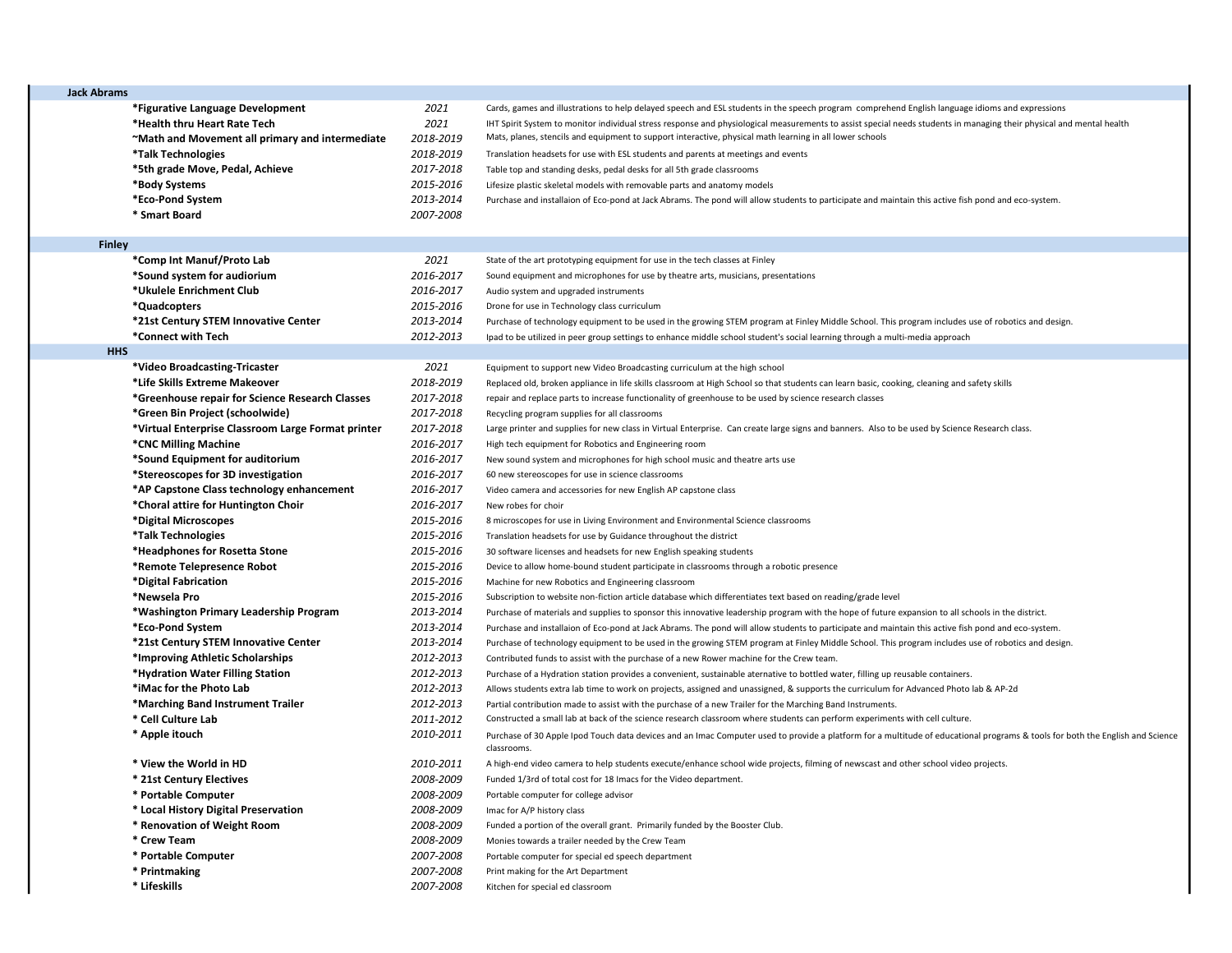\* Lifeskills 2007-2008 Sink for special ed classroom \* Smart Cart 2007-2008 Laptop computer, projector & transport cart for special ed<br>
2007-2008 Smart board for biology class Smart board for biology class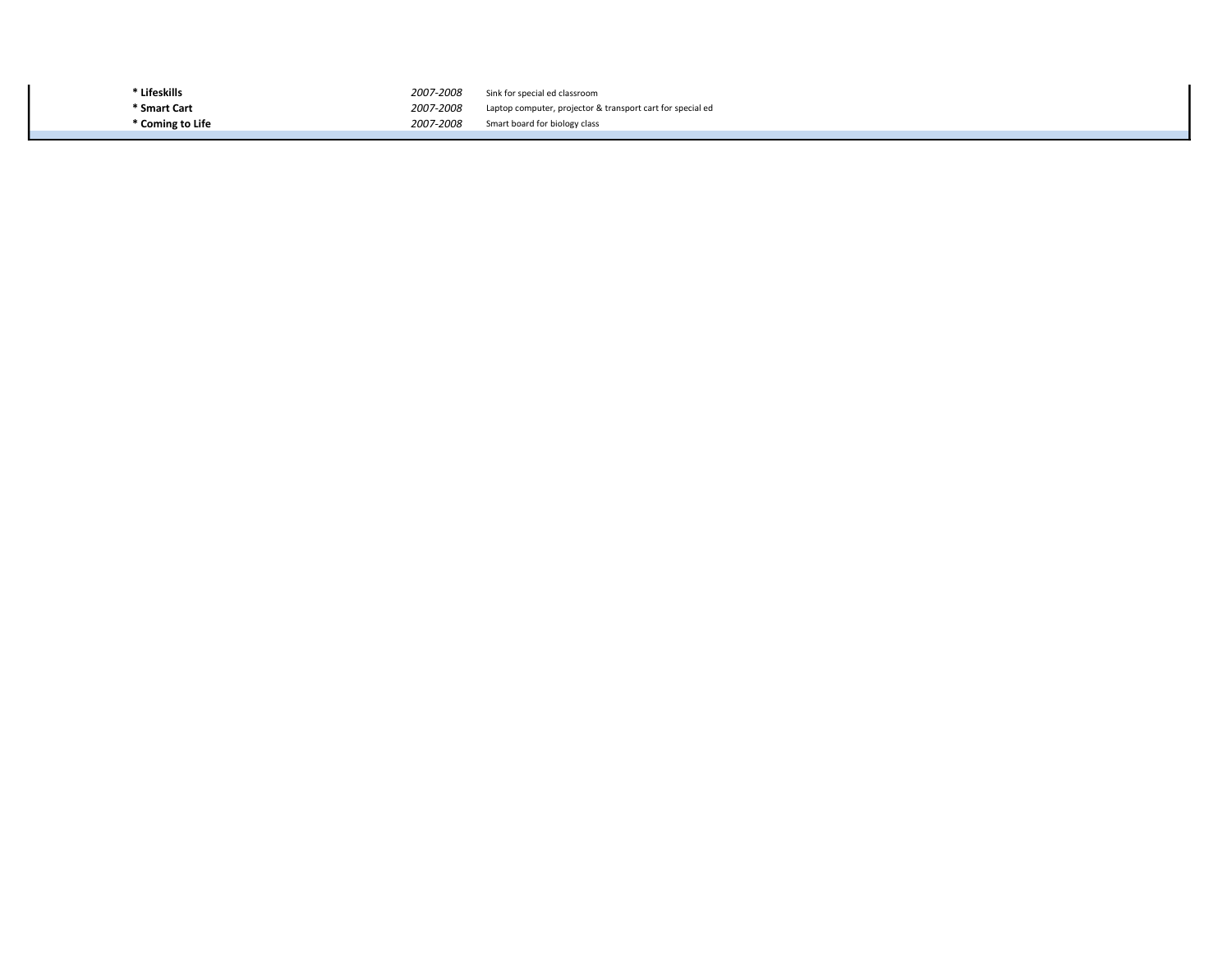## Huntington Foundation for Excellence in Education - Mini Grant History

{HFEE's MINI Grant provides funding to our Teacher's and Administrator's for special projects, costing up to \$1,000, that provide innovative learning activities and materials that are not funded by the school budget}

| <b>School Name</b> | <b>Project Awarded</b>                                                           |              | <b>School Year</b>     | <b>Details for Use of Grant</b>                                                                                                                                                        |
|--------------------|----------------------------------------------------------------------------------|--------------|------------------------|----------------------------------------------------------------------------------------------------------------------------------------------------------------------------------------|
| <b>Flower Hill</b> |                                                                                  |              |                        |                                                                                                                                                                                        |
|                    | ~First Lego League Junior                                                        |              | 2018-2019              | Support teams to compete in Lego League Jr. events                                                                                                                                     |
|                    | ~Headphones                                                                      |              | 2017-2018              | Headphones for first grade classroom                                                                                                                                                   |
|                    | ~ Wireless Airliner                                                              |              | 2010-2011              | Will enable user to facilitate all Smart Board activities while circulating the classroom.                                                                                             |
|                    | ~ Social Skills Material                                                         |              | 2013-2014              | Provided assiastance with purchase of material designed to improve social thinking skills for students with language impairments.                                                      |
|                    | ~Ipad Keyboard Cover Cases                                                       |              | 2012-2013              | Five 5 Ipad Keyboard Cover Cases                                                                                                                                                       |
|                    | $^{\sim}$ lpad2                                                                  |              | 2012-2013              | Ipad2 for                                                                                                                                                                              |
|                    | $^{\sim}$ lpad2                                                                  |              | 2012-2013              | Ipad 2, Camera Connect Kit, Dock & Cover                                                                                                                                               |
|                    | ~Cannon Flatbed Color Scanner                                                    |              | 2012-2013              | A color scanner for the                                                                                                                                                                |
|                    | ~ Math Smart Board Game Packs<br>{1 grant approved for 4 schools}                |              | 2012-2013              | Smart Board Game Packs were                                                                                                                                                            |
|                    | ~ WOW Writing w/the writing Tree                                                 |              | 2011-2012              | Tools for whiteboards for every classroom in all four primary schools. Contains 50 writing tools for whiteboards for the students to learn and develop their writing skills by writing |
|                    | ~ Wireless Airliner                                                              |              | 2010-2011              | contractor and state<br>Wireless white board with mouse & drawing tool to enable the facilitation of the smartboard activites while circulating the classroom                          |
| <b>Jefferson</b>   |                                                                                  |              |                        |                                                                                                                                                                                        |
|                    |                                                                                  |              |                        |                                                                                                                                                                                        |
|                    | ~3rd grade Leadership Team                                                       |              | 2018-2019              | Leadership books, guides and supplies to support growing leadership curriculum                                                                                                         |
|                    | Math and Movement                                                                |              | 2018-2019              | Mats, planes, stencils and equipment to support interactive, physical math learning                                                                                                    |
|                    | ~Kinesthetic Math Center                                                         |              | 2018-2019              | Dice, counters, mats for kindergarten class                                                                                                                                            |
|                    | ~Lego League Jr.                                                                 |              | 2017-2018              | Support teams to compete in Lego League Jr. events                                                                                                                                     |
|                    | ~Expanding Expression                                                            |              | 2017-2018              | Hands-on learning program for Speech in K-4 classes                                                                                                                                    |
|                    | ~Jefferson Jaguar Leadership                                                     |              | 2016-2017              | 4th grade leadership program materials                                                                                                                                                 |
|                    | ~Speech Phonetics booklets and games                                             |              | 2016-2017              | Assist speech/language comprehension and social behaviors                                                                                                                              |
|                    | ~CD Player/Headphones/Listening Center<br>~ Assortment of Board & Hands-On Games |              | 2015-2016<br>2013-2014 | Listening center equipment and kit for 96 books geared to ELA students in first grade                                                                                                  |
|                    |                                                                                  |              |                        | Assisted with the purchase of Board games and hands-on activities that reinforce core curriculum and verbal communication.                                                             |
|                    | ~ Naked Eyes Need Assistance                                                     |              | 2013-2014              | Benfits the students when they can see invisible world germs with the help of microscopes that allows exposure to real world science.                                                  |
|                    | $\sim$ WOW Writing w/the writing Tree                                            |              | 2011-2012              | Tools for whiteboards for every classroom in all four primary schools. Contains 50 writing tools for whiteboards for the students to learn and develop their writing skills by writing |
|                    | ~ Outdoor Garden                                                                 |              | 2009-2010              | Second grade will initial a vegetable garden with thermometer and rain gauge.                                                                                                          |
|                    | ~ Noteworthy Carpet                                                              |              | 2007-2008              | Carpet for children to sit during music class                                                                                                                                          |
| Southdown          |                                                                                  |              |                        |                                                                                                                                                                                        |
|                    | ~Guided Reading Materials and Texts                                              |              | 2016-2017              | Scholastic leveled readers, guided science readers, creative teaching press                                                                                                            |
|                    |                                                                                  |              |                        |                                                                                                                                                                                        |
|                    | ~Matter/Mass/Density Cube set                                                    |              | 2015-2016              | Hands-on materials for use in Science experiments for the entire fourth grade                                                                                                          |
|                    |                                                                                  |              | 2013-2014              | Visualizing and Verbalizing kits for language comprehension and thinking is an intervention program designed to instruct and improve oral language comprehension and expression,       |
|                    | ~Visualizing & Verbalizing                                                       |              |                        | written language expression, and critical thinking skills in students of all ages through the development of concept imagery.                                                          |
|                    | ~ Math Smart Board Game Packs                                                    |              | 2012-2013              | Smart Board Game Packs were                                                                                                                                                            |
|                    | {1 grant approved for 4 schools}                                                 |              |                        |                                                                                                                                                                                        |
|                    | ~ WOW Writing w/the writing Tree                                                 |              | 2011-2012              | Tools for whiteboards for every classroom in all four primary schools. Contains 50 writing tools for whiteboards for the students to learn and develop their writing skills by writing |
|                    | ~Finding My Way                                                                  |              | 2009-2010              | Cornell Extension will come into the four 2nd grade classes and review al aspects of maps, climate and geography.                                                                      |
| Washington         |                                                                                  |              |                        |                                                                                                                                                                                        |
|                    | ~Phonemic Sequencing                                                             |              | 2015-2016              | Multi-sensory speech programs with books, CDs, visuals, and activities                                                                                                                 |
|                    | ~ Math Smart Board Game Packs                                                    |              | 2012-2013              | Smart Board Game Packs were                                                                                                                                                            |
|                    | {1 grant approved for 4 schools}                                                 |              |                        |                                                                                                                                                                                        |
|                    | ~ WOW Writing w/the writing Tree                                                 | ${1 g}$ rant | 2011-2012              | Tools for whiteboards for every classroom in all four primary schools. Contains 50 writing tools for whiteboards for the students to learn and develop their writing skills by writing |
|                    | approved for 4 schools}                                                          |              |                        | w/Carole Marsh {well known in this field}.                                                                                                                                             |
|                    | ~ Enclyclopedia                                                                  |              | 2009-2010              | Encyclopedia set for 3rd grade classrooms                                                                                                                                              |
| Woodhull           | ~ Jeopardy in Classroom                                                          |              | 2007-2008              | Jeopardy game for the 3rd grade.                                                                                                                                                       |
|                    |                                                                                  |              |                        |                                                                                                                                                                                        |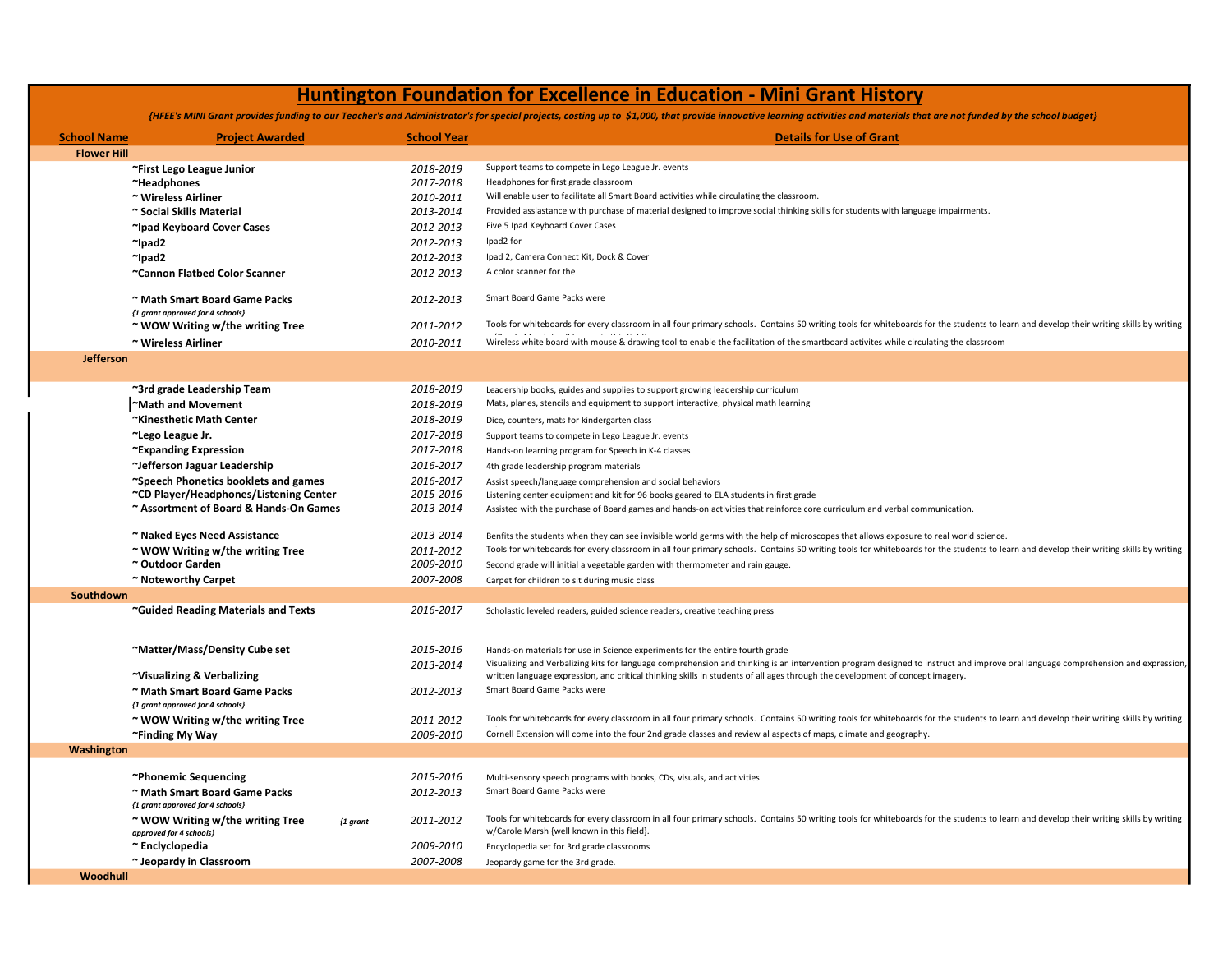|                         | ~Social-emotional Learning                                           |              | 2017-2018 | Books, videos and learning tools to stress social interaction skills for challenged students through the Speech program                                                                                                                                                                                                                                                                                                                                  |
|-------------------------|----------------------------------------------------------------------|--------------|-----------|----------------------------------------------------------------------------------------------------------------------------------------------------------------------------------------------------------------------------------------------------------------------------------------------------------------------------------------------------------------------------------------------------------------------------------------------------------|
|                         | ~Grade 5/6 Special Ed sensory station                                |              | 2017-2018 | Rocker, laptables, supplies to support learning in self-contained life skills class                                                                                                                                                                                                                                                                                                                                                                      |
|                         | ~Headphone splitter and on-ear headphones                            |              | 2016-2017 | Assist students to listen and share audio from chromebooks                                                                                                                                                                                                                                                                                                                                                                                               |
|                         | ~Document Camera                                                     |              | 2015-2016 | Smart Technologies camera provides live feed from flat surface onto Smartboard. For use in Social Studies and Math.                                                                                                                                                                                                                                                                                                                                      |
|                         | $\approx$ 360 Degree Math                                            |              | 2013-2014 | Revolutionizes classrooms where every student benefits from ongoing attention and support. Students are out of their seats, teachers can watch the students thinking process                                                                                                                                                                                                                                                                             |
|                         | ~ Music Grant                                                        |              | 2010-2011 | Two Apple IPods used to record and play along with through special music apps.                                                                                                                                                                                                                                                                                                                                                                           |
|                         | ~ Rubik Cube Kit                                                     |              | 2010-2011 | All 6th grade math teachers will have the kits; lessons that will enhance and reinforce spatial relationships, volume, mass, perimeter, etc. in a fun way.                                                                                                                                                                                                                                                                                               |
|                         | ~ Educational Math Games                                             |              | 2010-2011 | Will offer the opportunity to view math concepts in a game-like and competitive manner.                                                                                                                                                                                                                                                                                                                                                                  |
|                         | ~ LCD Projector                                                      |              | 2008-2009 | Will enable more efficient use of the smart board                                                                                                                                                                                                                                                                                                                                                                                                        |
|                         | ~Robotics                                                            |              | 2008-2009 | Robotics for 4th to 6th grade                                                                                                                                                                                                                                                                                                                                                                                                                            |
|                         | ~ Document Camera                                                    |              | 2007-2008 | Will enhance the instructional program in the classroom by providing visual resource for all subject areas                                                                                                                                                                                                                                                                                                                                               |
| <b>Jack Abrams STEM</b> |                                                                      |              |           |                                                                                                                                                                                                                                                                                                                                                                                                                                                          |
|                         | ~Stem Zone                                                           |              | 2018-2019 | Games, activities, etc. to promote structured recess in special needs class                                                                                                                                                                                                                                                                                                                                                                              |
|                         | ~Improving Narrative Development                                     |              | 2018-2019 | Story grammar marker kits for speech classes                                                                                                                                                                                                                                                                                                                                                                                                             |
|                         | ~Filtered Drinking Water System                                      |              | 2017-2018 | Touchless filtered drink station and water bottle fill valve                                                                                                                                                                                                                                                                                                                                                                                             |
|                         | ~Special Ed attention devices                                        |              | 2016-2017 | Ball chair, vibrating timers, etc.                                                                                                                                                                                                                                                                                                                                                                                                                       |
|                         | ~Phonemic Sequencing                                                 |              | 2015-2016 | Multi-sensory speech programs with books, CDs, visuals, and activities                                                                                                                                                                                                                                                                                                                                                                                   |
|                         |                                                                      |              | 2013-2014 | The units intergrate science, literacy, math and social studies and can help satisfy Common Core and NextGen science standards.                                                                                                                                                                                                                                                                                                                          |
|                         | ~Engineering Units                                                   |              |           | Download an assortment of books to mutliple devices for group reading workshops.                                                                                                                                                                                                                                                                                                                                                                         |
|                         | ~ Barnes & Noble Giftcard                                            |              | 2013-2014 | Will enable 5th grade students to apply knowledge through a series of activities related to the field of bioengineering and acoustical engineering.                                                                                                                                                                                                                                                                                                      |
|                         | ~Engineering Grant                                                   |              | 2008-2009 |                                                                                                                                                                                                                                                                                                                                                                                                                                                          |
| Finley                  |                                                                      |              |           |                                                                                                                                                                                                                                                                                                                                                                                                                                                          |
|                         | ~Finley Friendship Club                                              |              | 2018-2019 | Supplies to support friendship club at Finley for interaction and peer mentoring of special needs students                                                                                                                                                                                                                                                                                                                                               |
|                         | ~Shoebox Task-Life Skills                                            |              | 2015-2016 | Task kits to practice dexterity, coordination, and learning basic skills for Special Education curriculum                                                                                                                                                                                                                                                                                                                                                |
|                         | ~ Shining Stars                                                      | ${1 g}$ rant | 2010-2011 | Digital flip camera that will provide students with an image of themselves communicating in languages and reflect on another dimension of self-reflection and self-awareness.                                                                                                                                                                                                                                                                            |
|                         | ~ Technology                                                         |              | 2009-2010 | Ten laptops, cart & printer technology always available in classrooms for the students                                                                                                                                                                                                                                                                                                                                                                   |
|                         | ~ Reading Manipulatives                                              |              | 2007-2008 | Reading manipulatives focus on phonemic awareness, phonics, vocabulary and comprehension                                                                                                                                                                                                                                                                                                                                                                 |
| <b>HHS</b>              |                                                                      |              |           |                                                                                                                                                                                                                                                                                                                                                                                                                                                          |
|                         | ~Learning Bio using games (Bilingual)                                |              | 2018-2019 | 3D games and tools for teaching Living Environment to bilingual students                                                                                                                                                                                                                                                                                                                                                                                 |
|                         |                                                                      |              |           |                                                                                                                                                                                                                                                                                                                                                                                                                                                          |
|                         | ~9th/10th ENL Ilustrated Abridged Classics                           |              | 2017-2018 | Three classic books illustrated and abridged for new English learners in 9th and 10th grade                                                                                                                                                                                                                                                                                                                                                              |
|                         | ~Marching Band amplification system                                  |              | 2016-2017 | Portable MegaVox wireless system for different components to practice more effectively                                                                                                                                                                                                                                                                                                                                                                   |
|                         | ~Differentiating Romeo and Juliet                                    |              | 2015-2016 | Illustrated text of Romeo and Juliet specifically geared to ESL students for 9th grade English                                                                                                                                                                                                                                                                                                                                                           |
|                         | ~Art Honor Society Life Size Skeleton                                |              | 2015-2016 | Mannequin head, life-size skeleton and blank canvases for use in art program as well as science.                                                                                                                                                                                                                                                                                                                                                         |
|                         | ~Art Honor Society Projector                                         |              | 2013-2014 | Projector to display mural designs as they are painted to help eliminate troublesome technical issues.                                                                                                                                                                                                                                                                                                                                                   |
|                         | ~Dynamic Physics                                                     |              | 2013-2014 | Equipment that will enable Physics teachers to perform state-of-the-art demonstrations and allow students to collect & analyze data.                                                                                                                                                                                                                                                                                                                     |
|                         |                                                                      |              | 2012-2013 | Purchased Chess Game table w/chairs for use in the library to replace dilapitated board games.                                                                                                                                                                                                                                                                                                                                                           |
|                         | ~Chess Tables w/chairs<br>~Art Supplies for Community Mural Projects |              | 2012-2013 |                                                                                                                                                                                                                                                                                                                                                                                                                                                          |
|                         |                                                                      |              |           | Contributed funds for the purchase of Art Supplies to assist with communtiy Mural Painting Projects.                                                                                                                                                                                                                                                                                                                                                     |
|                         |                                                                      |              | 2012-2013 |                                                                                                                                                                                                                                                                                                                                                                                                                                                          |
|                         | ~Memory Project                                                      |              |           |                                                                                                                                                                                                                                                                                                                                                                                                                                                          |
|                         |                                                                      |              |           | neglected or terrorized by the war to create portraits of them from photographs from which global friendship are established.                                                                                                                                                                                                                                                                                                                            |
|                         | ~Memory Project                                                      |              | 2011-2012 | art to these children creates a positive sense of self in them as well as a global friendship and makes a positive impact in the world.                                                                                                                                                                                                                                                                                                                  |
|                         | ~ School Beautification/Memory Project                               |              | 2011-2012 |                                                                                                                                                                                                                                                                                                                                                                                                                                                          |
|                         |                                                                      |              |           | In completing the H S beautification project, canvas enlargements are needed as students continue to update the art work displayed in common areas throughout the school.<br>Professionally printed poster boards will allow students to present their research more effectively in 'Science Research' competitions which will result in higher scores as well as a                                                                                      |
|                         | ~ Science Presentation Boards                                        |              | 2011-2012 | new level of inspiration and pride for the students.                                                                                                                                                                                                                                                                                                                                                                                                     |
|                         | ~ Professional Steam Irons                                           |              | 2011-2012 | students to work with a diverse range of fibers and fabrics.                                                                                                                                                                                                                                                                                                                                                                                             |
|                         | ~ Beautification Project                                             |              | 2010-2011 | Due to the overwhelming success, funded the Memory Project for an addition year to allow students to participate in this global experience with children that have been orphaned,<br>Project teams our art students with children around the world that have been orphaned, neglected or terrorized by the war to create portraits of them from photographs. Sending<br>Project will add and replace art work around the school throughout the hallways. |
|                         | ~ Shining Stars                                                      |              | 2010-2011 | Digital flip camera that will provide students with an image of themselves communicating in languages and reflect on another dimension of self-reflection and self-awareness.                                                                                                                                                                                                                                                                            |
|                         | ~ Triathlon Grant                                                    | $\{1$ grant  | 2008-2009 | Start-up fund for fund-raising for the Triathlon Club                                                                                                                                                                                                                                                                                                                                                                                                    |
|                         | ~ Portfolio Development                                              |              | 2007-2008 | Camera and printer for advanced computer graphics                                                                                                                                                                                                                                                                                                                                                                                                        |